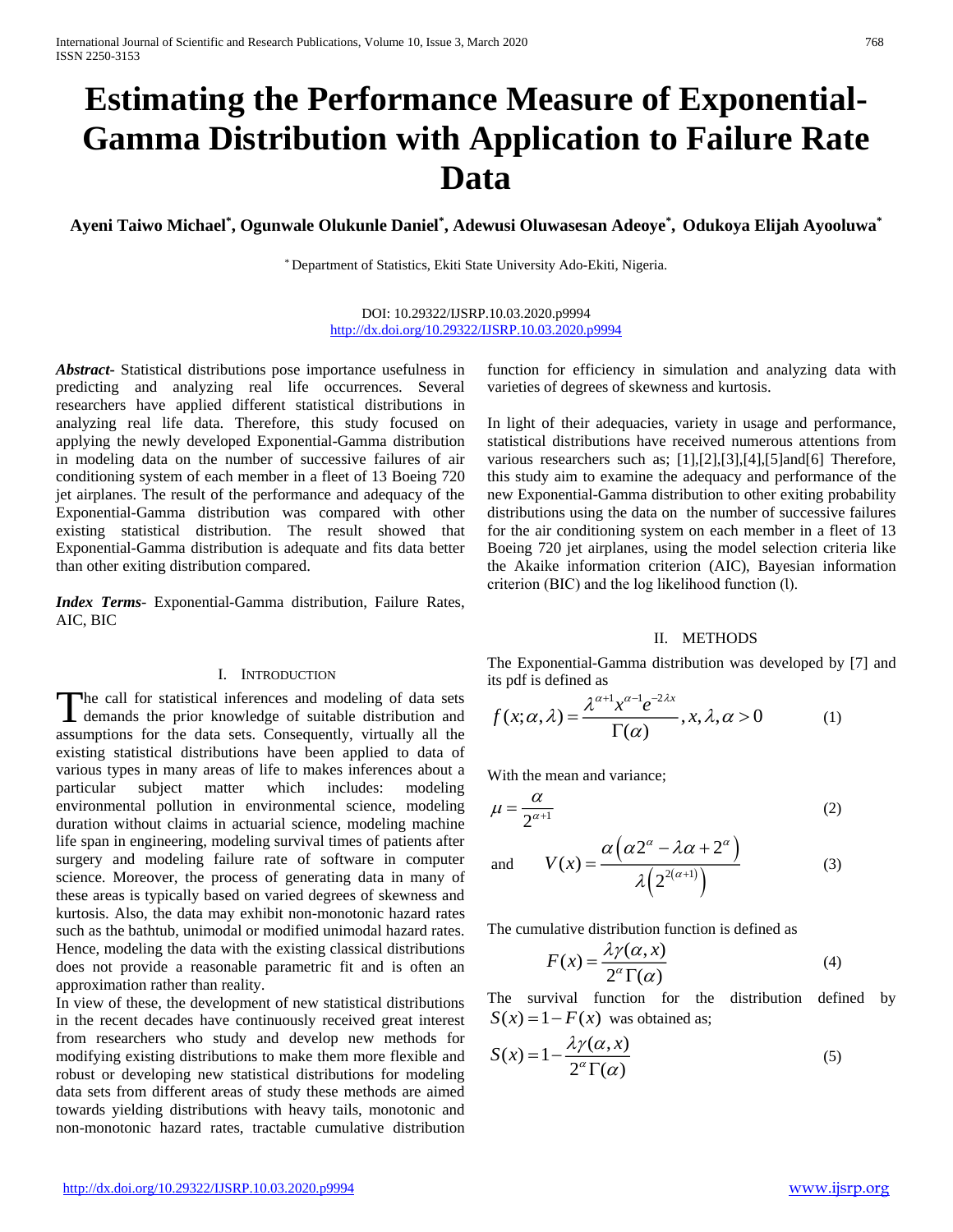While the corresponding hazard function defined by  
\n
$$
h(x) = \frac{f(x)}{S(x)}
$$
 was obtained as;  
\n
$$
h(x) = \frac{\lambda^{\alpha+1} x^{\alpha-1} e^{-2\lambda x} 2^{\alpha}}{2^{\alpha} \Gamma(\alpha) - \lambda \gamma(\alpha, x)}
$$
 (6)

The cumulative hazard function for distribution defined by

$$
H(x) = W(F(x)) = -\log(1 - F(x)) \equiv \int_{0}^{x} h(x)dx
$$
 and was

obtained as;

$$
H(x) = \frac{\lambda \gamma(\alpha, x)}{2^{\alpha} \Gamma(\alpha) - \lambda \gamma(\alpha, x)}
$$
(7)

# *A. Maximum Likelihood Estimator*

Let  $X_1, X_2, ..., X_n$  be a random sample of size n from Exponential-Gamma distribution. Then the likelihood function is given by;

$$
L(\alpha, \lambda; x) = \left(\frac{\lambda^{\alpha+1}}{\Gamma(\alpha)}\right)^n \prod_{i=1}^n x_i^{\alpha-1} \exp\left(-2\lambda \sum_{i=1}^n x_i\right) \tag{8}
$$

by taking logarithm of (9), we find the log likelihood function as;

$$
\log(L) = \alpha n \log \lambda + n \log \lambda - n \log \Gamma(\alpha) + (\alpha - 1) \sum_{i=1}^{n} \log x_i - 2\lambda \sum_{i=1}^{n} x_i \quad (9)
$$

Therefore, the MLE which maximizes (9) must satisfy the following normal equations;

$$
\frac{\partial \log L}{\partial \alpha} = n \log \lambda - \frac{n \Gamma(\alpha)}{\Gamma(\alpha)} + \sum_{i=1}^{n} \log x_i \qquad (10)
$$

$$
\frac{\partial \log L}{\partial \lambda} = \frac{\alpha n}{\lambda} + \frac{n}{\lambda} - 2 \sum_{i=1}^{n} x_i \qquad (11)
$$

The solution of the non-linear system of equations is obtained by differentiating (9) with respect to  $(\alpha, \lambda)$  gives the maximum likelihood estimates of the model parameters. The estimates of the parameters can be obtained by solving (10) and (11) numerically as it cannot be done analytically. The numerical solution can also be obtained directly by using python software using the data sets. While the corresponding hazard function defined by  $\frac{2}{3}(x)$ <br>  $h(x) = \frac{\lambda^{2/3}}{\lambda^{2/3}}(x^{2/3}e^{-2kx}2^{\alpha})$  (b)  $\frac{1}{3}(x) = \lambda^{2/3}(x^{2/3}e^{-2kx})$ <br>
The cumulative hazard function for distribution defined by  $H(x) = W(F(x)) = -\log(1 - F(x)) =$ 

In this study, we applied the Akaike Information Criterion (AIC), Bayesian Information Criterion (BIC) and the log likelihood function (l) to compare the new developed Exponential-Gamma distribution with the existing probability distributions such as the Exponential and the Gamma distributions.

The AIC is defined by;

 $AIC = 2k - 2In(\hat{\ell})$ (12)

 $\hat{\ell}$  is the maximized value of the model. The BIC is defined by;

$$
In(n)k - 2In(\hat{\ell})
$$
\n(13)

where  $k$  is the number of the estimated parameter in the model *n* is the number of observations

 $\hat{\ell}$  is the maximized value of the model.

The approach in (12) and (13) above is used when comparing the performance of different distributions to determine the best fit model. To select the appropriate model by considering the number parameters and maximum likelihood function; the AIC, BIC and likelihood function are examined; consequently an acceptable model has smaller AIC and BIC value while the log likelihood value is expected to be greater. The Python software was used for the comparison of the performance of the Exponential-Gamma, Exponential and Gamma distributions.

### III. RESULTS

The analysis of the data set was carried out by using python software

This data has been previously used by [8],[9] and [10] consist of the number of successive failures for the air conditioning system of each member in a fleet of 13 Boeing 720 jet airplanes. The data consist 213 observations as follows;

### Table 1

194, 413, 90, 74, 55, 23, 97, 50, 359, 50, 130, 487, 102, 15, 14, 10, 57,320, 261, 51, 44, 9, 254, 493, 18, 209, 41, 58, 60, 48, 56, 87, 11, 102,12, 5, 100, 14, 29, 37, 186, 29, 104, 7, 4, 72, 270, 283, 7, 57, 33,100, 61, 502, 220, 120, 141, 22, 603, 35, 98, 54, 181, 65, 49, 12, 239, 14,18, 39, 3,12, 5, 32, 9, 14, 70, 47, 62, 142, 3, 104, 85, 67, 169,24, 21, 246, 47, 68, 15, 2, 91, 59, 447, 56, 29, 176, 225, 77, 197, 438,43, 134, 184, 20, 386, 182, 71, 80, 188, 230, 152, 36, 79, 59, 33, 246, 1,79, 3, 27, 201, 84, 27, 21, 16, 88, 130, 14, 118, 44, 15, 42, 106, 46,230, 59, 153, 104, 20, 206, 5, 66, 34, 29, 26, 35, 5, 82, 5, 61, 31,118, 326, 12, 54, 36, 34, 18, 25, 120, 31, 22, 18, 156, 11, 216, 139, 67,310, 3, 46, 210, 57, 76, 14, 111, 97, 62, 26, 71, 39, 30, 7, 44, 11,63, 23, 22, 23, 14, 18, 13, 34, 62, 11, 191, 14, 16, 18, 130, 90, 163,208, 1, 24, 70, 16, 101, 52, 208, 95.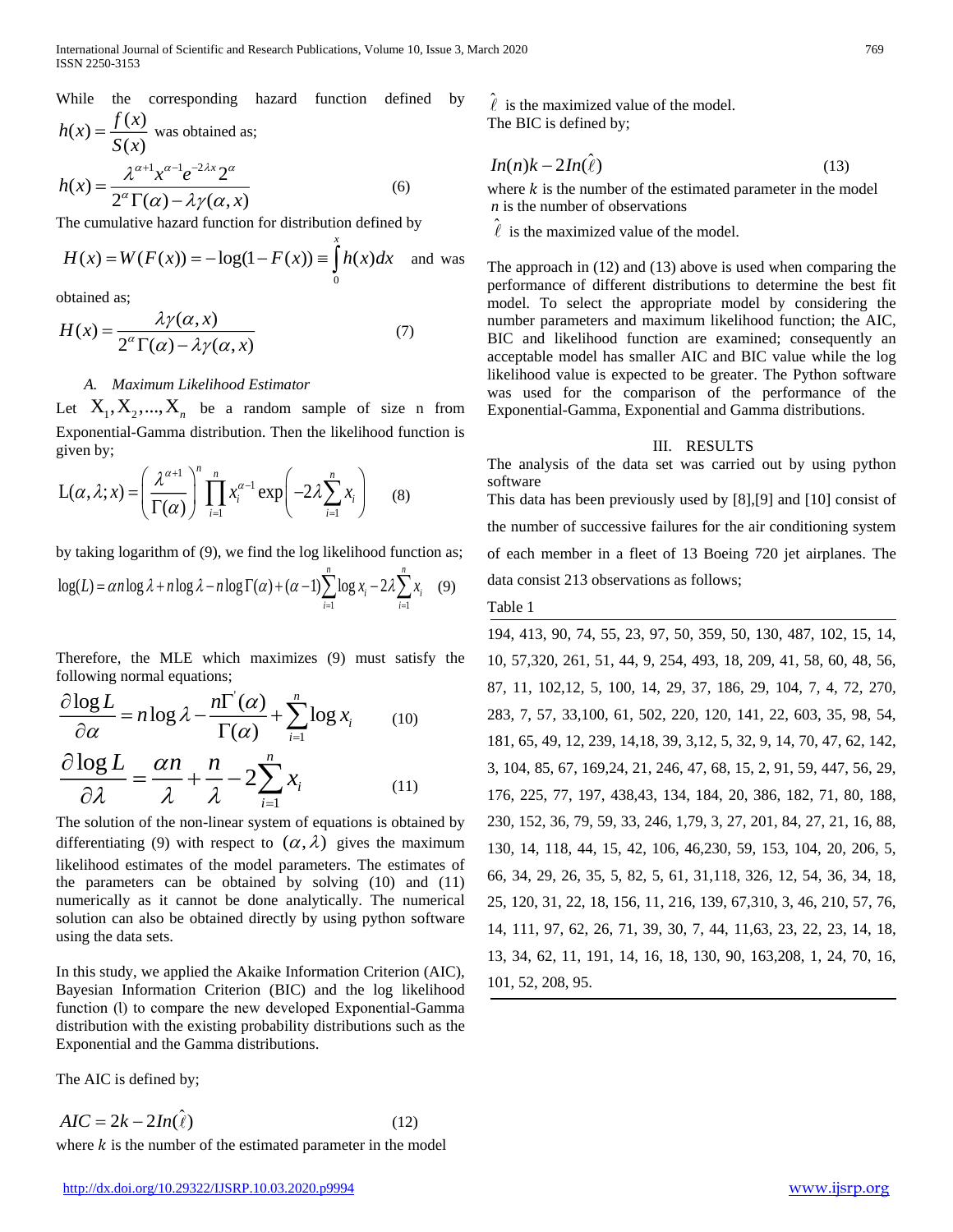| Parameters      | Values   |
|-----------------|----------|
| n               | 213      |
| Min             | 1.0      |
| Max             | 603      |
| Mean            | 93.14085 |
| Variance        | 11398.47 |
| <b>Skewness</b> | 2.108908 |
| Kurtosis        | 4.906632 |
|                 |          |

### **Table 2: Summary of data (Boeing jet)**

The results from the table 2 indicated that the distribution of the data is skewed to the right with skewness 2.108908. This shows that Exponential-Gamma has the ability to fit a right skewed data. Also, it was observed that the kurtosis is 4.906632 which is greater than 3. This implies that the distribution has longer and fatter tails with a heavy peakedness when compared to that of the Normal distribution.

**Table 3: Estimates and performance of the distributions (Boeing jet)**

| Distribution                 | Parameters                                     | log<br>likelihood | AIC     | BIC     |
|------------------------------|------------------------------------------------|-------------------|---------|---------|
| <b>Exponential-</b><br>Gamma | $\hat{\alpha} = 0.82$<br>$\hat{\lambda} = 1.0$ | $-8.09$           | 22.30   | 32.26   |
| Exponential                  | $\hat{\lambda} = 1.0$                          | $-1171.94$        | 2347.94 | 2354.60 |
| Gamma                        | $\hat{\alpha} = 0.82$<br>$\hat{\lambda} = 1.0$ | $-1165.17$        | 2336.46 | 2346.41 |

The estimates of the parameters, log-likelihood, Akaike information criterion (AIC) and Bayesian information criterion (BIC) for the data on the number of successive failures for the air conditioning system of each member in a fleet of 13 Boeing 720 jet airplanes is presented in Table 3. It was observed that Exponential-Gamma provides a better fit as compared to

Exponential and Gamma distributions since it has highest value of log-likelihood (l) and the lowest value of Akaike information criterion (AIC) and Bayesian information criterion (BIC). Hence, the Exponential-Gamma distribution performed better than other distributions compared.











Figure 3: Gamma distribution pdf plot for the data sets